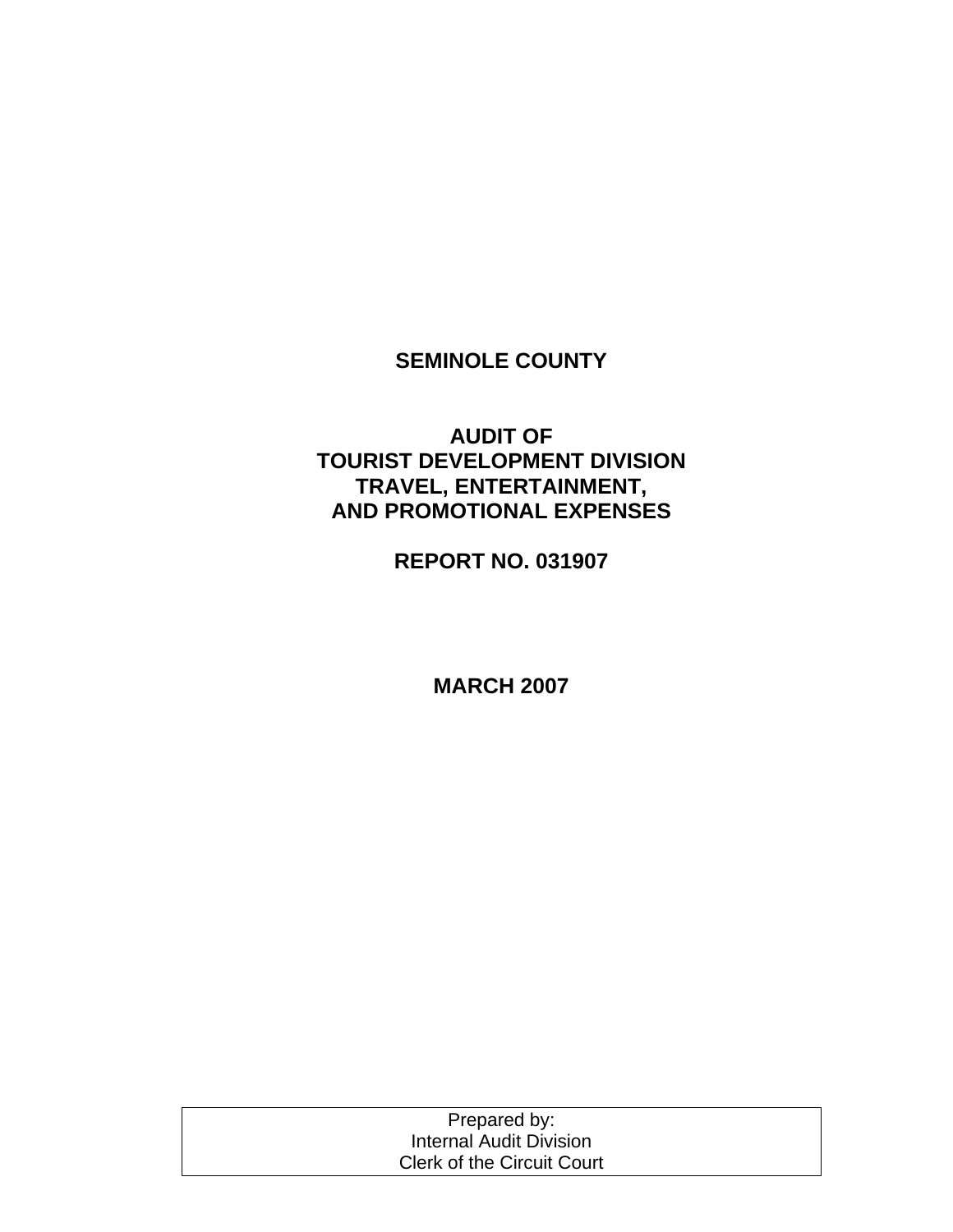

## **lMARYANNE** MORSE Clerk of the Circuit Court Seminole County

March 21, 2007

The Honorable Carlton Henley Chairman The Board of County Commissioners Seminole County, Florida 1101 East First Street Sanford, FL 32771

Dear Mr. Chairman:

I am very pleased to present you with the attached Audit of Tourist Development Division.

The audit found conditions that warrant management's attention. These conditions and management's corrective action plans are included in the report that follows.

I would like to thank management staff for their cooperation and assistance throughout the course of this audit. Their assistance is deeply appreciated. With warmest personal regards, I am

Most cordiallv.

Marvanne Morse Clerk of the Circuit Court Seminole County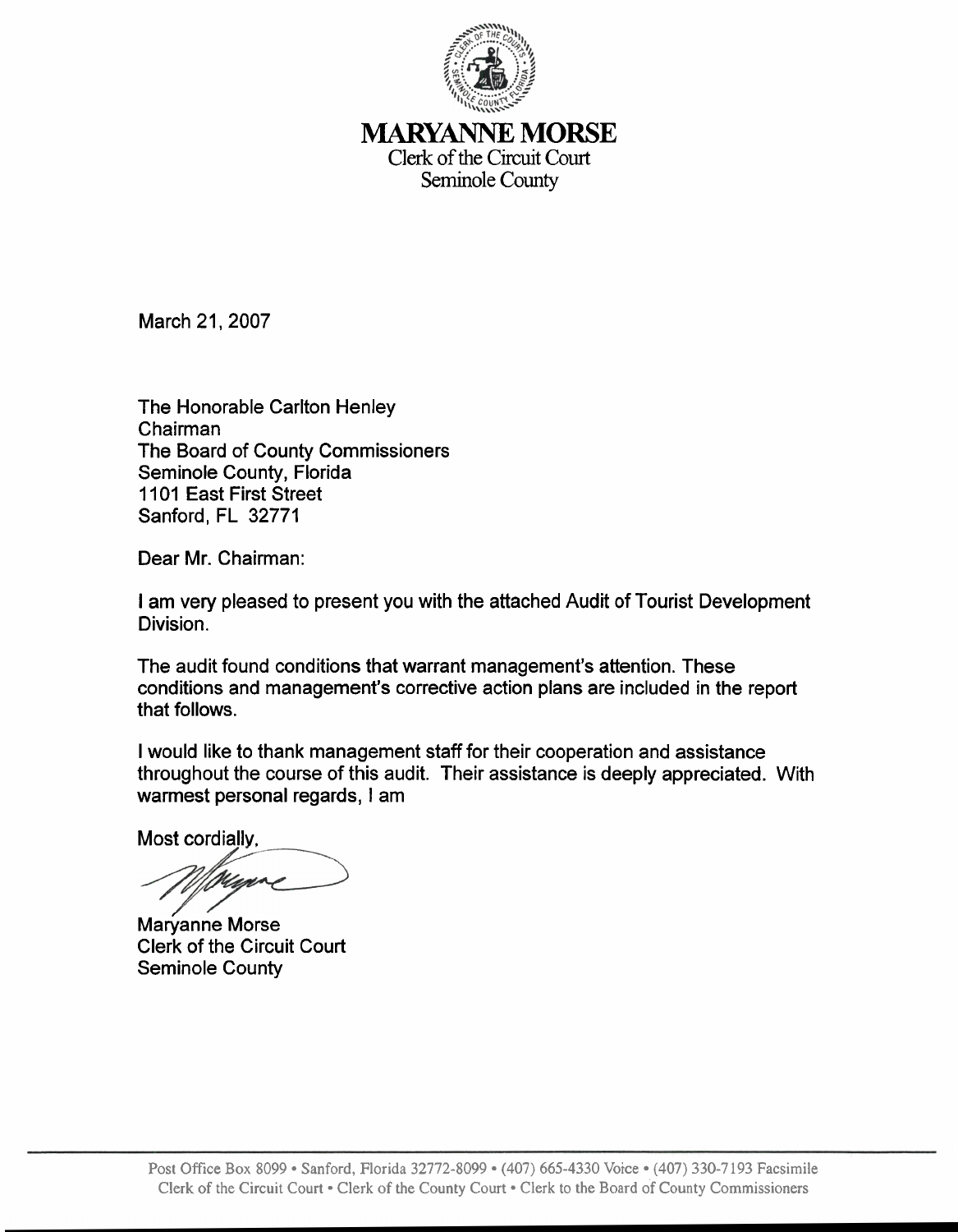#### **DISTRIBUTION LIST**

BOARD OF COUNTY COMMISSIONERS Mr. Carlton Henley Ms. Brenda Carey Mr. Bob Dallari Mr. Michael McLean Mr. Dick Van Der Weide

> COUNTY MANAGER'S OFFICE Ms. Cindy Coto

ECONOMIC DEVELOPMENT DIVISION - TOURISM Mr. William McDermott

BOARD OF COUNTY COMMISSION RECORDS Ms. Sandy McCann

| Prepared by:               |  |
|----------------------------|--|
| Internal Audit Division    |  |
| Clerk of the Circuit Court |  |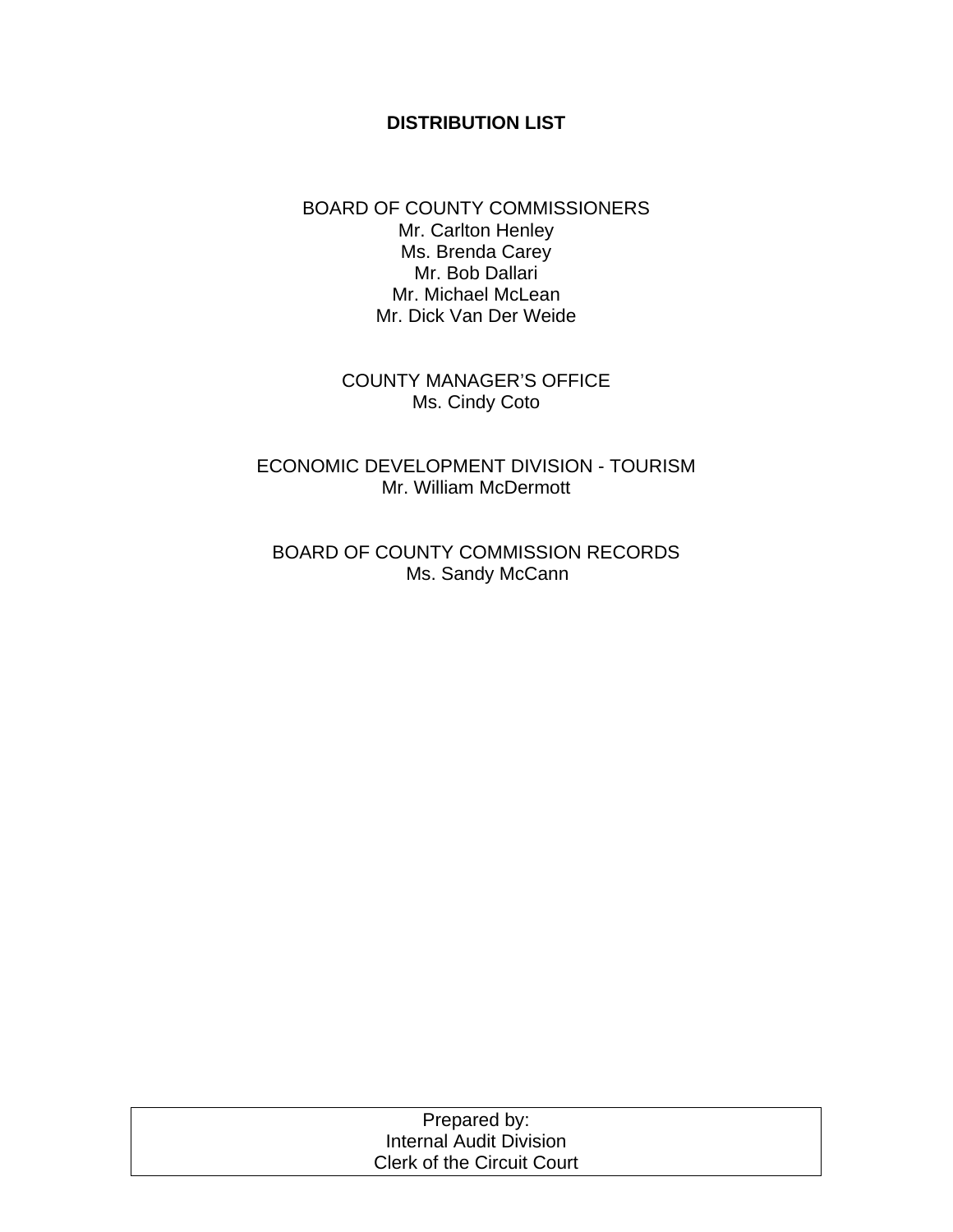# **TABLE OF CONTENTS**

# **Transmittal letter**

# **Introduction**

# **Findings and Recommendations**

|    | 1. Entertainment expenses are not always authorized, appropriate and<br>adequately accounted for. |  |
|----|---------------------------------------------------------------------------------------------------|--|
|    | 2. Travel Authorization Request forms are not always submitted to<br><b>County Finance.</b>       |  |
| 3. | Policies, procedures, and ordinances are obsolete, incoherent<br>and/or not being followed.       |  |
|    | 4. No evidence exists of a marketing plan being presented and<br>approved by the BCC.             |  |
|    | 5. Travel cards are being used to pay for over-tipping.                                           |  |
|    | 6. Travel card statements are at times incomplete and/or not adequately<br>supported.             |  |

| Prepared by:                      |  |
|-----------------------------------|--|
| Internal Audit Division           |  |
| <b>Clerk of the Circuit Court</b> |  |
|                                   |  |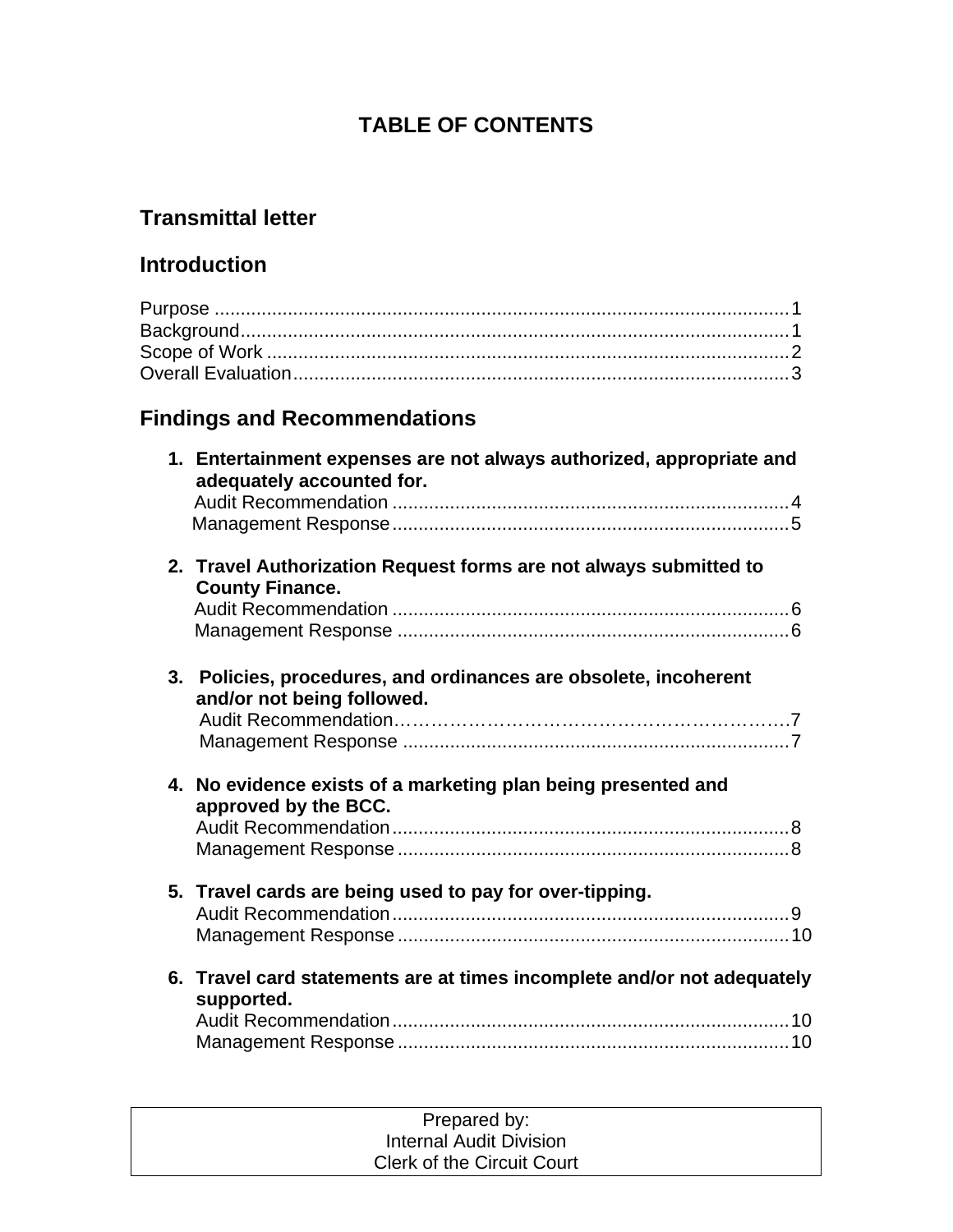# **Seminole County Audit of Tourist Development Division Travel, Entertainment, and Promotional Expenses**

\_\_\_\_\_\_\_\_\_\_\_\_\_\_\_\_\_\_\_\_\_\_\_\_\_\_\_\_\_\_\_\_\_\_\_\_\_\_\_\_\_\_\_\_\_\_\_\_\_\_\_\_\_\_\_\_\_\_\_\_\_\_\_\_\_\_\_\_\_

The Internal Audit Division of the Office of the Clerk of the Circuit Court has completed an audit of the Tourist Development Division's travel, entertainment, and promotional expenses.

#### **PURPOSE**

The audit was conducted in order to determine if controls over travel, entertainment and promotional expenditures are adequate; operating as intended and fully in compliance with applicable laws, regulations and other Seminole County policies and procedures.

# **BACKGROUND**

Florida Statute 125.0104 allows each county the option of collecting tourist taxes at the local level, in lieu of having those taxes collected by the State of Florida. On May 25, 1993 the Board of County Commissioners enacted Ordinance No. 93-7 authorizing the tax collector to collect the tax in accordance with the guidelines of Florida Statute 125.0104.

Each person who collects taxes from tourists must register with the county's tax collector and remit each month those taxes to the county. The tax collector is responsible for overseeing collections and enforcing payment of the tourist development taxes.

The Board of County Commissioners must approve all expenditures of tourist development tax funds. By statute and by ordinance these funds are to be used to market and promote the image and awareness of Seminole County to potential visitors as a unique destination, attracting significant numbers of new and repeat visitors and creating a positive economic impact on our community. The Tourist Development Council (TDC) is required to submit a promotional plan to the BCC on an annual basis.

The TDC is made up of nine (9) members; one (1) member is designated as chairman of the TDC and is required to be the chairman of the BCC; two (2) members are elected city councilmen or commissioners; three (3) members are

| Prepared by:                      |  |
|-----------------------------------|--|
| <b>Internal Audit Division</b>    |  |
| <b>Clerk of the Circuit Court</b> |  |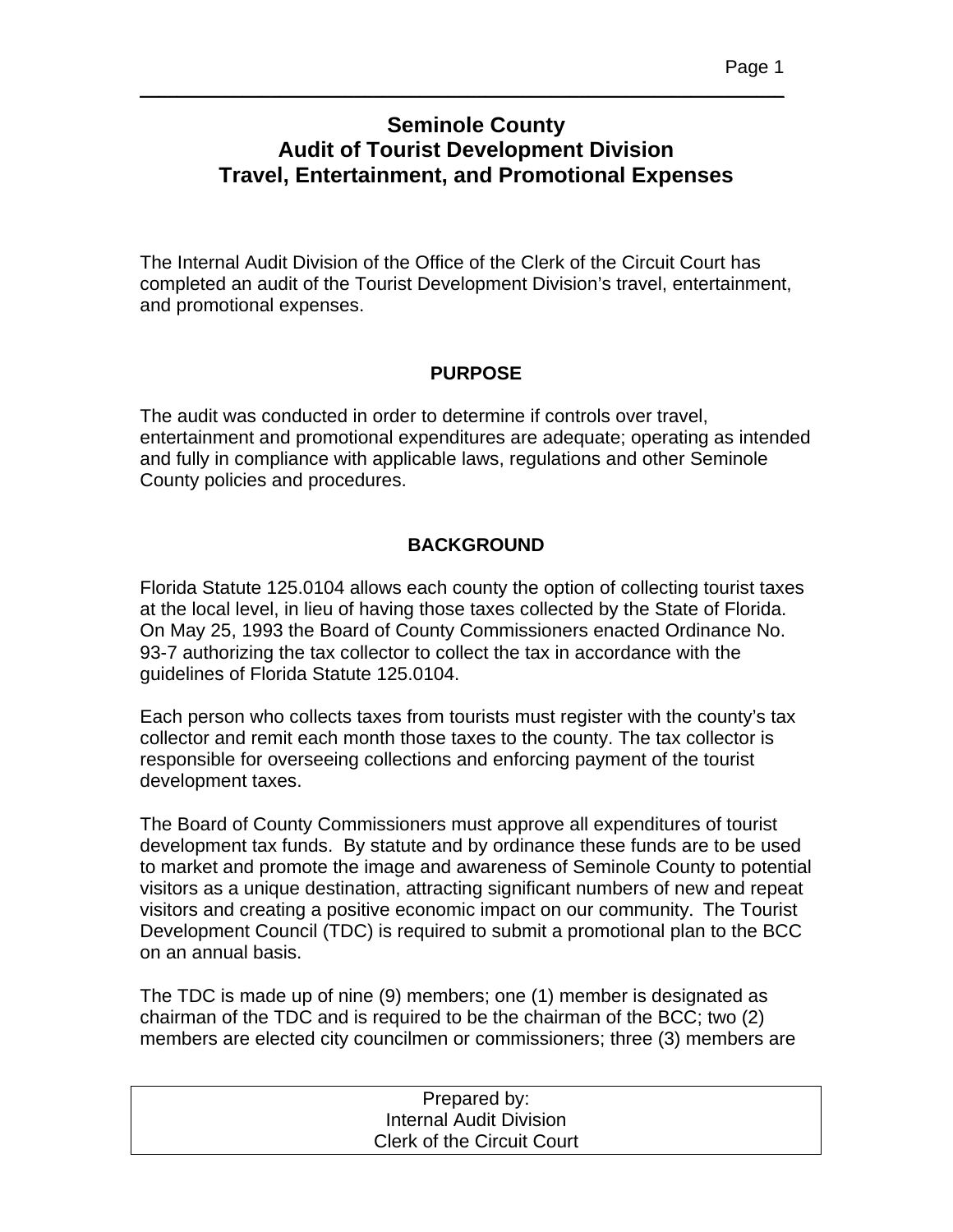general managers or owners of tourism accommodations; and three (3) are lay appointees.

\_\_\_\_\_\_\_\_\_\_\_\_\_\_\_\_\_\_\_\_\_\_\_\_\_\_\_\_\_\_\_\_\_\_\_\_\_\_\_\_\_\_\_\_\_\_\_\_\_\_\_\_\_\_\_\_\_\_\_\_\_\_\_\_\_\_\_\_\_

Seminole County Administrative Code Section, 4.45 states:

"Seminole County Tourist Development Council (TDC) shall prepare and submit a plan to BCC for tourist development. Such plan shall set forth anticipated net tourist development tax revenue and a list of the proposed uses of said tax revenue by specific project or special use and the approximate cost of allocation for each project or special use. The TDC shall prepare and submit a plan for tourist development to the BCC no later than the beginning of each fiscal year along with recommendations for the effective operations of special projects or uses of the tourist development tax revenue. The TDC shall review expenditures of revenues from the Tourist Development Trust Fund and shall receive, at least quarterly, expenditure reports from the county governing board or its designees."

## **SCOPE OF WORK**

The scope of the audit was limited to travel, entertainment and promotional expenditures of the TDC; the procedures and controls associated with these expenditures and the process for measuring the financial benefits of the program. TDC activities between November 2004 to November 2006 were subject to our review.

The audit included:

- Review of applicable policies, procedures, statutes and county ordinances;
- Review of internal administrative controls;
- Review of travel, entertainment and promotional expenditures; and,
- Review of other related materials as considered necessary in the circumstances.

The audit was conducted by Gail Joubran and Bill Carroll.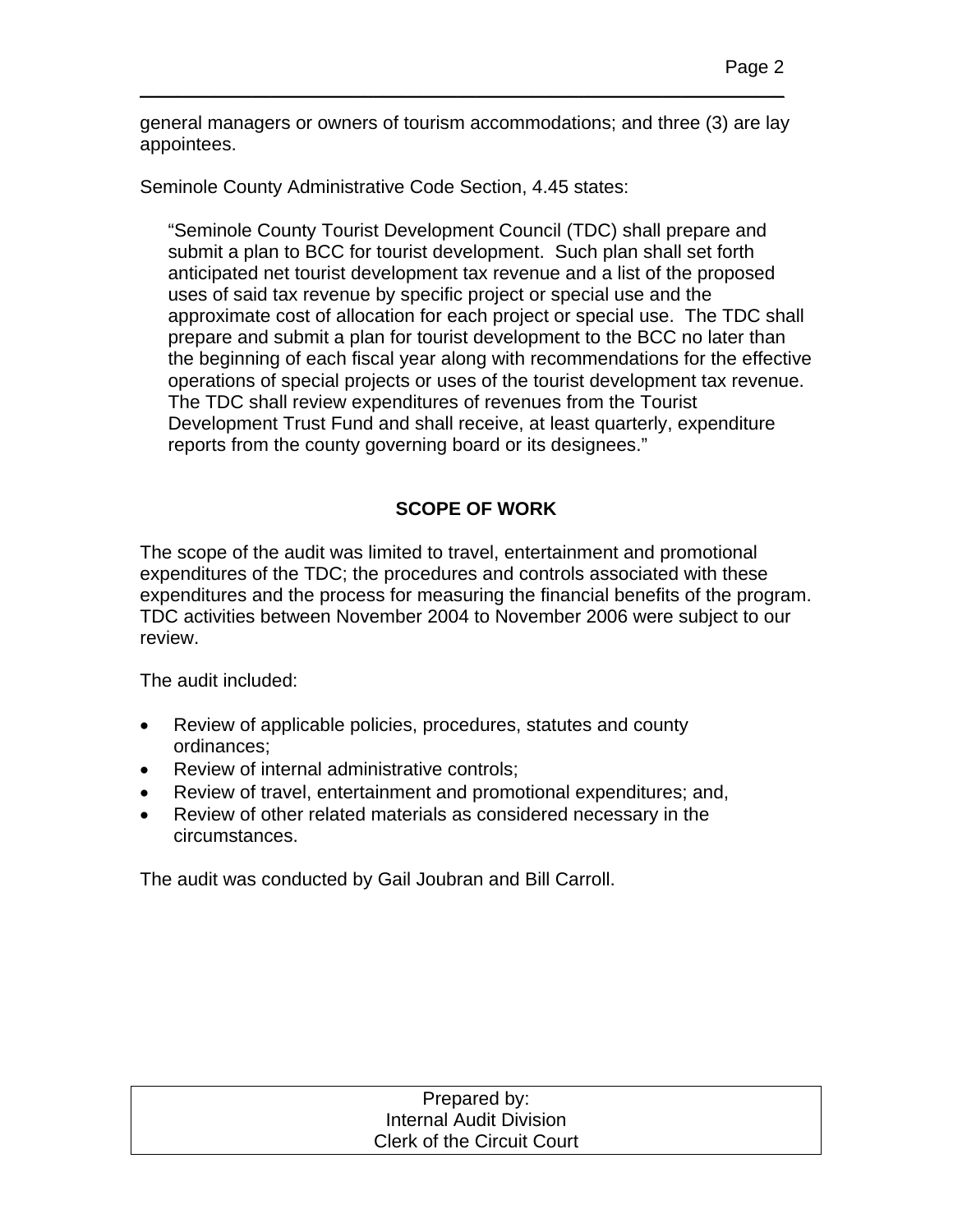## **OVERALL EVALUATION**

\_\_\_\_\_\_\_\_\_\_\_\_\_\_\_\_\_\_\_\_\_\_\_\_\_\_\_\_\_\_\_\_\_\_\_\_\_\_\_\_\_\_\_\_\_\_\_\_\_\_\_\_\_\_\_\_\_\_\_\_\_\_\_\_\_\_\_\_\_

Although there are policies, ordinances, administrative codes and written procedures in existence, these documents serve *no real value* since staff does not comply with them; directives do not agree with each other and/or staff does not understand what is required. We found numerous instances of noncompliance with county policy.

The following conditions require management's immediate attention:

- Entertainment expenses are not always authorized, appropriate, or adequately accounted for;
- Travel Authorization Request Forms are not always submitted to County Finance;
- Policies, procedures, and ordinances are obsolete, incoherent, and/or not being followed;
- No evidence exists of a marketing plan being presented and approved by the BCC;
- Travel cards are being used to "over tip"; and,
- Travel card statements are at times incomplete and/or not adequately supported.

## **FINDING NO. 1**

 *Entertainment expenses are not always authorized, appropriate, or adequately accounted for.* 

Florida Statute 125.0104(9)(a) states:

"…entertainment expenses shall be authorized only when meeting with travel writers, tour brokers, or other persons connected with the tourist industry."

This provision is designed to limit the individuals that can be entertained with tourism dollars. The Seminole Administrative Code and/or the published ordinances are silent on the procedures that ensure compliance with this statute. As a result, receipts submitted by county staff for payment are not always properly annotated to provide for a necessary audit trail. *Receipts do not always show who was entertained; their title, or the purpose for the entertainment.*

| Prepared by:                      |
|-----------------------------------|
| <b>Internal Audit Division</b>    |
| <b>Clerk of the Circuit Court</b> |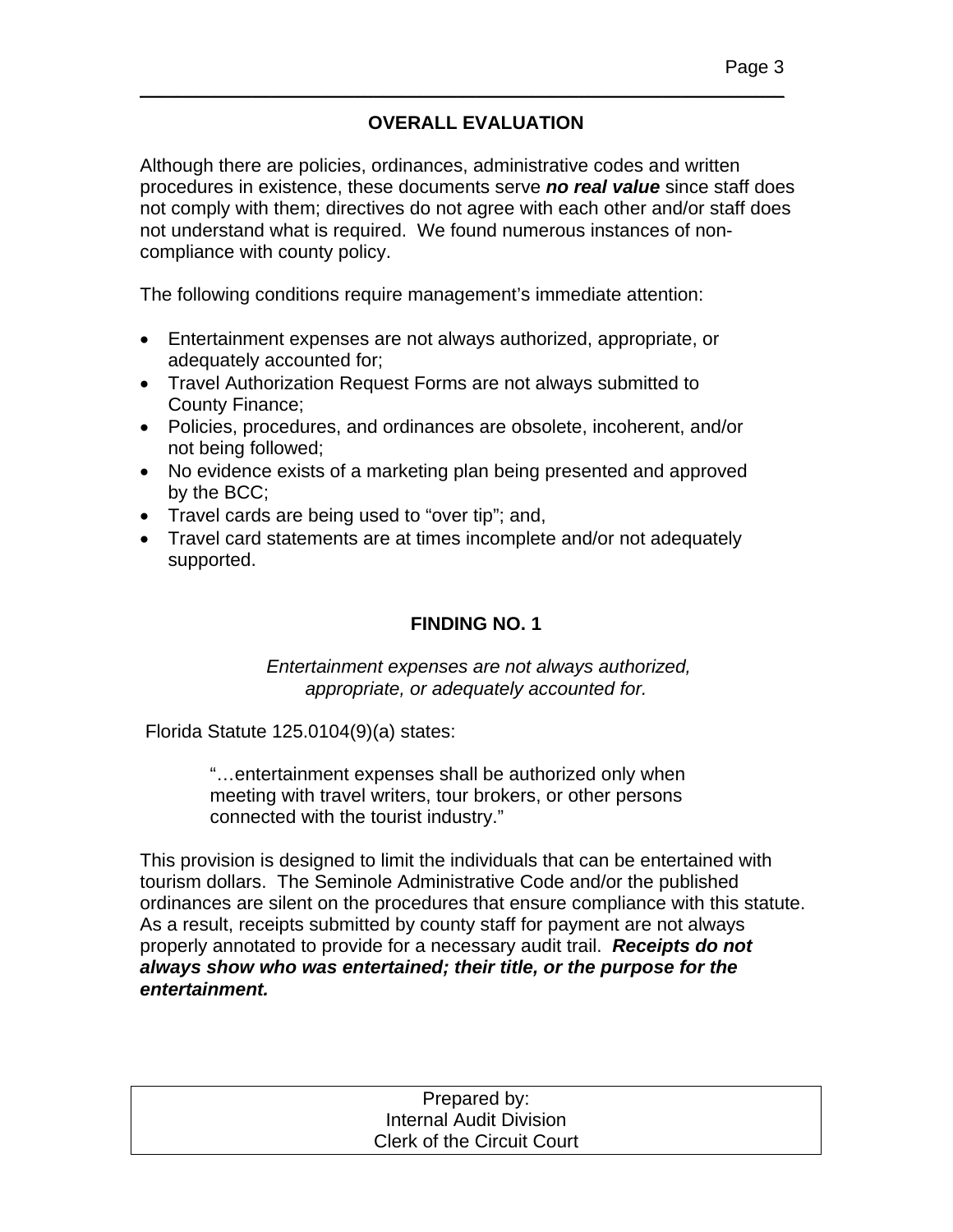On August 10, 2004, a lunch receipt submitted to County Finance for reimbursement simply stated 9 people (travel agents). The cost of the lunch was \$238.00, an average of \$26.44 per person. No names, companies, nor justification for the expense was included. Also on August 10, 2004, a \$90.00 receipt was submitted with no names, titles of attendees, and no purpose; yet another submitted on September 29, 2004 for four people for lunch provided no documentation as to whom and for what purpose.

\_\_\_\_\_\_\_\_\_\_\_\_\_\_\_\_\_\_\_\_\_\_\_\_\_\_\_\_\_\_\_\_\_\_\_\_\_\_\_\_\_\_\_\_\_\_\_\_\_\_\_\_\_\_\_\_\_\_\_\_\_\_\_\_\_\_\_\_\_

On March 10, 2005, the TDC director and three county commissioners hosted a dinner for 17 individuals totaling \$1,262.70 (an average cost of \$74.28 per attendee). We noted that the receipt identified the attendees by name, but did not explain or list who they were or the justification for their attendance at dinner. Some of the guests clearly were not affiliated with the tourism industry. In fact, three of the "guests" were actually spouses of county commissioners; one was the guest of the TDC chairman.

By using the county travel card to pay for dinner, these "guests" are in essence being advanced money for dinner on the county's credit line. The county commissioners did reimburse the taxpayers a total of \$176.53 or \$44.13 per person. More specifically, one commissioner paid the county \$30.48, another \$48.26, another \$59.69 and the fourth guest paid \$38.10. The money reimbursed for the four amounted to \$176.53; or an average of \$44.13 per person. The remaining amount of the bill, \$1,086.17 (\$1,262.70 minus \$176.53) was paid for by the taxpayers of Seminole County; the average cost of \$83.55 per attendee.

It is our recommendation that spouses and guests should reimburse the county fairly.

If spouses and/or *guests-not-engaged-in-the-tourism-industry* are invited to attend a TDC-sponsored function, their reimbursement should equal a pro rata share of the entire bill. For example, in this case, the bill totaled \$1,262.70. Seventeen individuals attended the event. The pro rata share to be reimbursed per guest or spouse should be \$74.28; or \$1,262.70 divided by 17.

Complete documentation provides not only an audit trail but ensures compliance with Florida statutes and county policy.

#### **Recommendation**

1. Establish policy that stipulates if spouses or other non-tourism guests are included at a lunch or dinner the total amount of the bill should be divided by the number of people attending to equal a per person cost. Remittance to the county should be on the per person cost;

| Prepared by:                      |  |
|-----------------------------------|--|
| <b>Internal Audit Division</b>    |  |
| <b>Clerk of the Circuit Court</b> |  |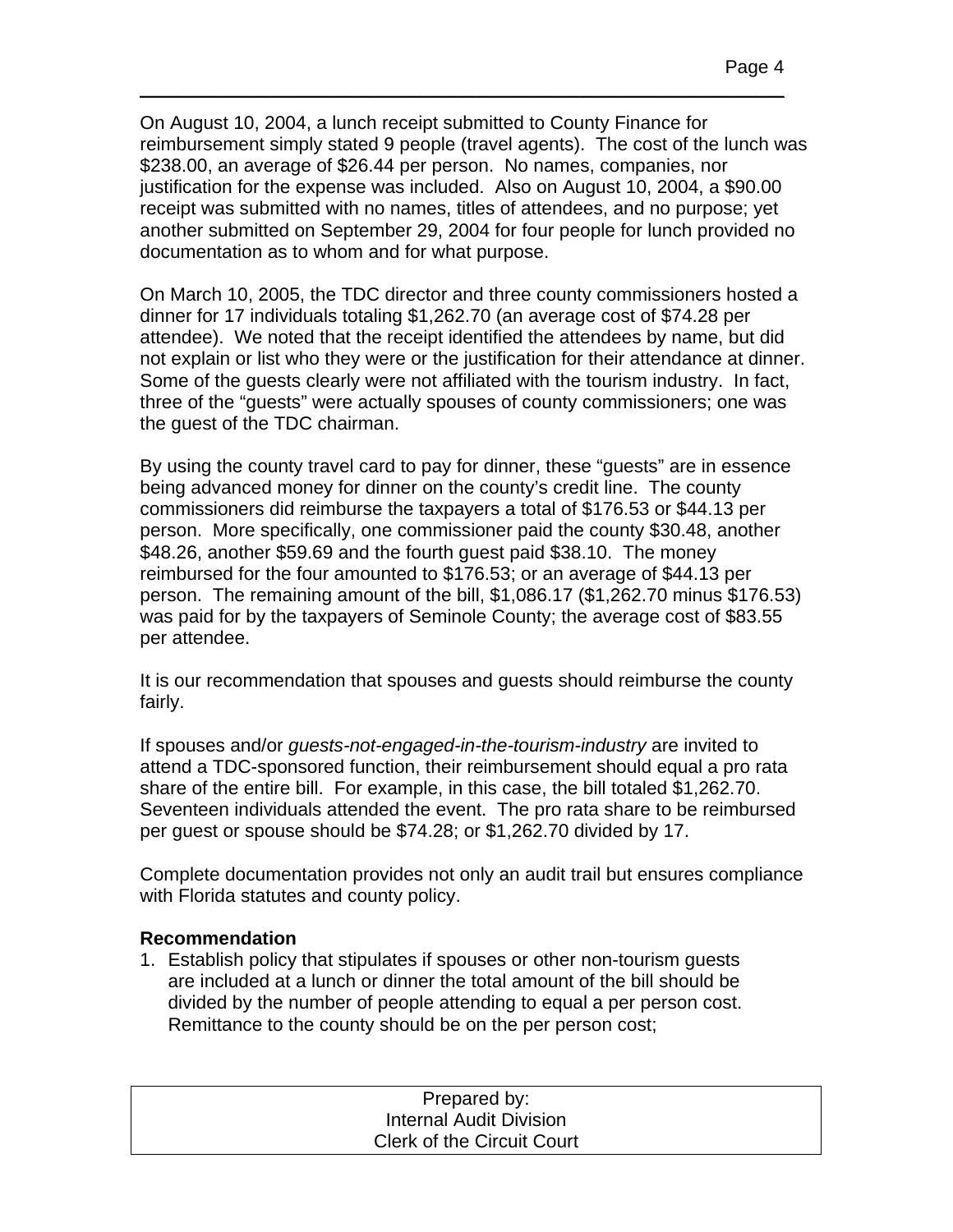2. County Finance should monitor reimbursements to ensure that the county is paid for the cost of non-tourism (i.e. spouses) lunch and dinner costs;

\_\_\_\_\_\_\_\_\_\_\_\_\_\_\_\_\_\_\_\_\_\_\_\_\_\_\_\_\_\_\_\_\_\_\_\_\_\_\_\_\_\_\_\_\_\_\_\_\_\_\_\_\_\_\_\_\_\_\_\_\_\_\_\_\_\_\_\_\_

- 3. Provide training to department personnel on the documentation requirements;
- 4. Establish a written procedure within County Finance to notify the Clerk of the Circuit Court of all non-compliance issues for proper disposition. In addition, it is recommended that County Finance establish a "tracking system" so that all non compliance issues can be followed up on.

#### **Management Response**

We concur that receipts for reimbursement should be further supported with documentation of who was hosted, title and purpose to ensure documented compliance with regard to the use of Tourism funding. Additionally, we concur that the County should be reimbursed for spouses or guests of County Officials attending TDC – sponsored functions and will evaluate further an appropriate method to be followed in doing so.

## **FINDING NO. 2**

*Travel Authorization Request forms are not always submitted to County Finance.* 

On some occasions travel authorization request forms are submitted to County Finance; other times they are not. Internal Audit reviewed a total of \$51,790.19 in travel card statements, of which we found 15 individual instances where the travel authorization form was not attached to the travel expenditure documentation submitted to County Finance.

All travel must be authorized and approved by the appropriate agency head and funds must be available in the budget. The travel authorization form is a tool used by staff to provide a description of the travel involved, an estimate of the expenditures to be incurred and travel dates. The employee completes the form making a commitment on when they anticipate traveling and how much they intend to spend. A department manager signs off agreeing to the proposal.

From an internal audit perspective, we would expect that a copy of these forms be submitted to County Finance so that staff there can validate that the expenses and dates of travel are in agreement with the dates on the form. We were informed that some accounting clerks did not believe they were required to ask for the travel authorization forms; others thought they were.

| Prepared by:                      |  |
|-----------------------------------|--|
| <b>Internal Audit Division</b>    |  |
| <b>Clerk of the Circuit Court</b> |  |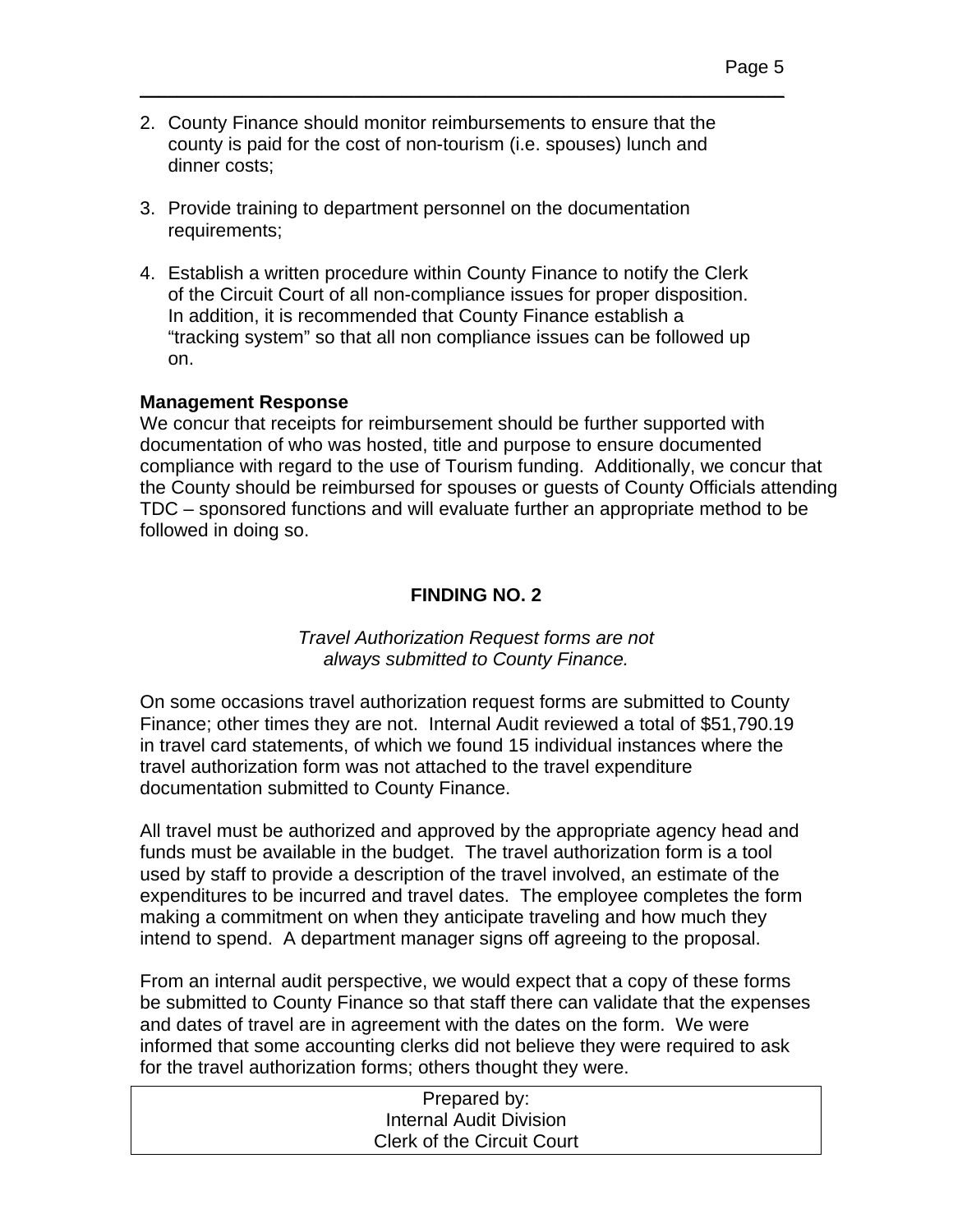We found nothing in the administrative code, county ordinances, or the county manager's internal policy and procedures manual that require this form to be submitted to County Finance. However, by not submitting travel authorization forms to County Finance there is no independent examination nor assurance that the expenses incurred are in line with what was actually approved.

\_\_\_\_\_\_\_\_\_\_\_\_\_\_\_\_\_\_\_\_\_\_\_\_\_\_\_\_\_\_\_\_\_\_\_\_\_\_\_\_\_\_\_\_\_\_\_\_\_\_\_\_\_\_\_\_\_\_\_\_\_\_\_\_\_\_\_\_\_

#### **Recommendation**

- 1. Update policy and procedures manual to include a written guideline as to what employees are to do with the travel authorizations forms after approval.
- 2. Policy should establish that County Finance must receive the original travel authorization form to facilitate an examination that expenses incurred were in line with what was actually approved.

#### **Management Response**

Management staff is in the process of updating the Travel Policy included in the Administrative Code for consideration by the Board of County Commissioners. The update includes the proposed use of one form as established by the County Manager to capture both authorization and the expenditure of the related event for submission to County Finance for payment.

## **FINDING NO. 3**

*Policies, procedures, and ordinances are obsolete, incoherent and/or not being followed.* 

Policies are not up to date to ensure uniform enforcement. For instance, Administrative Code No 5.3 (A) (6), dated July 22, 1997 states:

"Meals shall be reimbursed as provided by County Ordinance. Dollar limits exclude alcohol but may include tips up to 15% if not included in the bill or a maximum of 20% if the bill includes a calculated tip. **Receipts are required for reimbursements exceeding the statutory allowances of breakfast, \$3.00; lunch \$6.00; dinner, \$12.00"** 

Moreover, Seminole County Ordinance No. 97-31, Section 1, dated July 22, 1997 states:

"Meal allowances shall be generally as set forth in Florida Statutes, provided however, that meals shall be reimburse at actual cost not to exceed FIFTY AND NO/100 DOLLARS (\$50.00) a day if accompanied by original receipts for said expenditures and travel is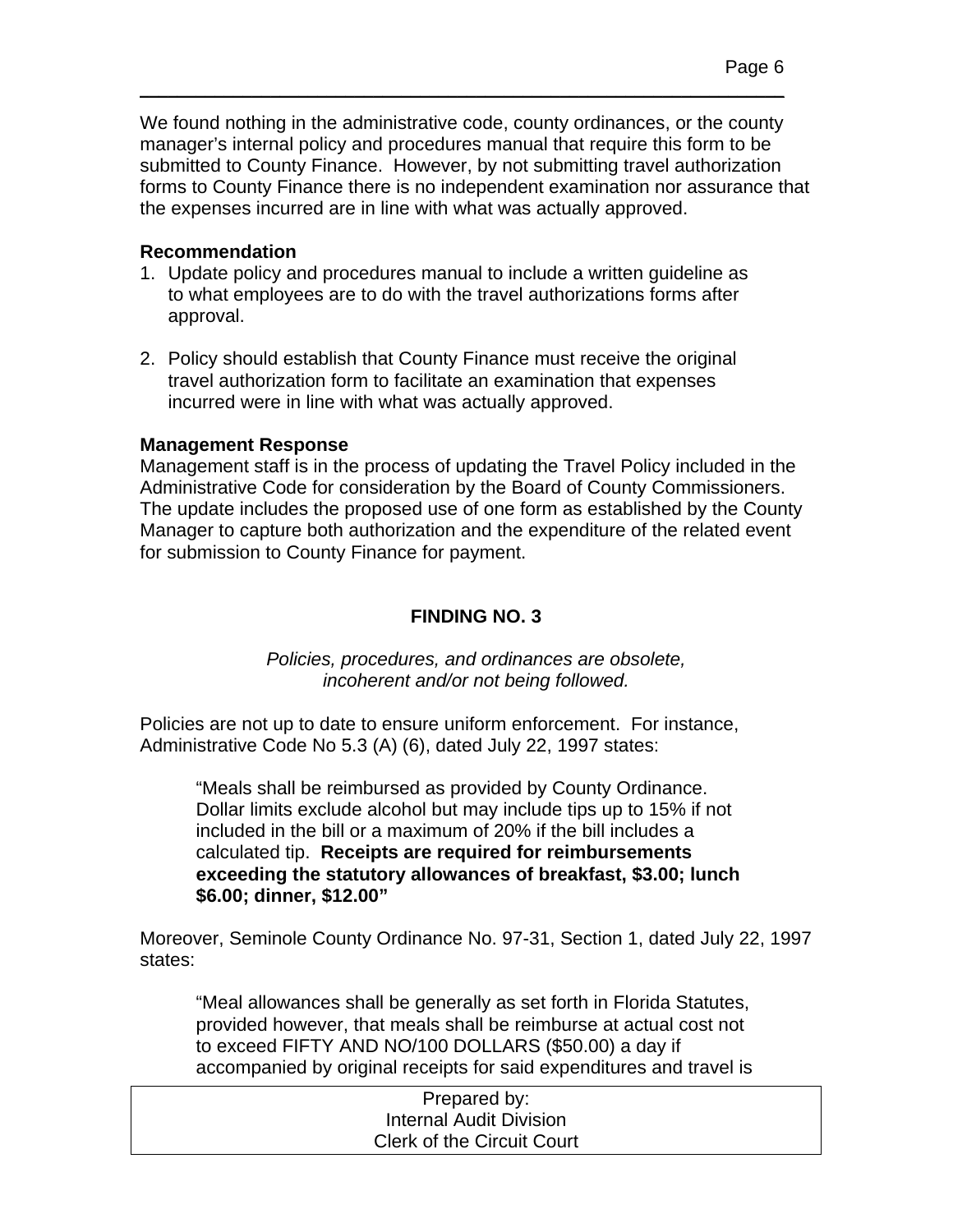outside of Seminole County and begins before 6:00 am and extends beyond 8:00 pm. Allowances for partial day travel under the same circumstances shall be: Breakfast \$10.00, Lunch \$13.00, Dinner \$27.00."

\_\_\_\_\_\_\_\_\_\_\_\_\_\_\_\_\_\_\_\_\_\_\_\_\_\_\_\_\_\_\_\_\_\_\_\_\_\_\_\_\_\_\_\_\_\_\_\_\_\_\_\_\_\_\_\_\_\_\_\_\_\_\_\_\_\_\_\_\_

Furthermore, county manager's memorandum, dated June 4, 1999 states:

"The travel policy specifies that meals are reimbursable if accompanied by an **original** receipt."

The original receipt requirement noted in the manager's memorandum is in conflict with the per diem allowances that do not require original receipts. If it is the intent of the policy to require original receipts, consideration should be given to incorporating this requirement into a uniform policy.

Also, the Florida statutes has been up dated with new rates of \$6.00 for breakfast, \$11.00 for lunch, and \$19.00 for dinner.

The following illustrates the inconsistencies in handling meal reimbursements. One employee attended a conference and was given a per diem allowance of \$6.00 for lunch. Another employee attended a conference and received \$11.00. The policy also states that had these employees furnished receipts they would have been reimbursed up to \$13.00 for lunch.

Not having a consistent policy for staff to adhere to creates inequities in the way meals are reimbursed.

#### **Recommendation**

Update policies for uniform enforcement.

#### **Management Response**

Management staff is in the process of updating the Travel Policy included in the Administrative Code for consideration by the Board of County Commissioners. The update proposes that the County provide for meal reimbursement based on a per diem basis as established by the United States General Services Administration (GSA) for reimbursement of meals and incidental expenses without receipts based upon the destination location. However, the policy still allows for reimbursement under Economic Development and Tourism on an actual basis to allow for the reimbursement of hosted meals and events that are germane to their mission.

| Prepared by:                      |
|-----------------------------------|
| <b>Internal Audit Division</b>    |
| <b>Clerk of the Circuit Court</b> |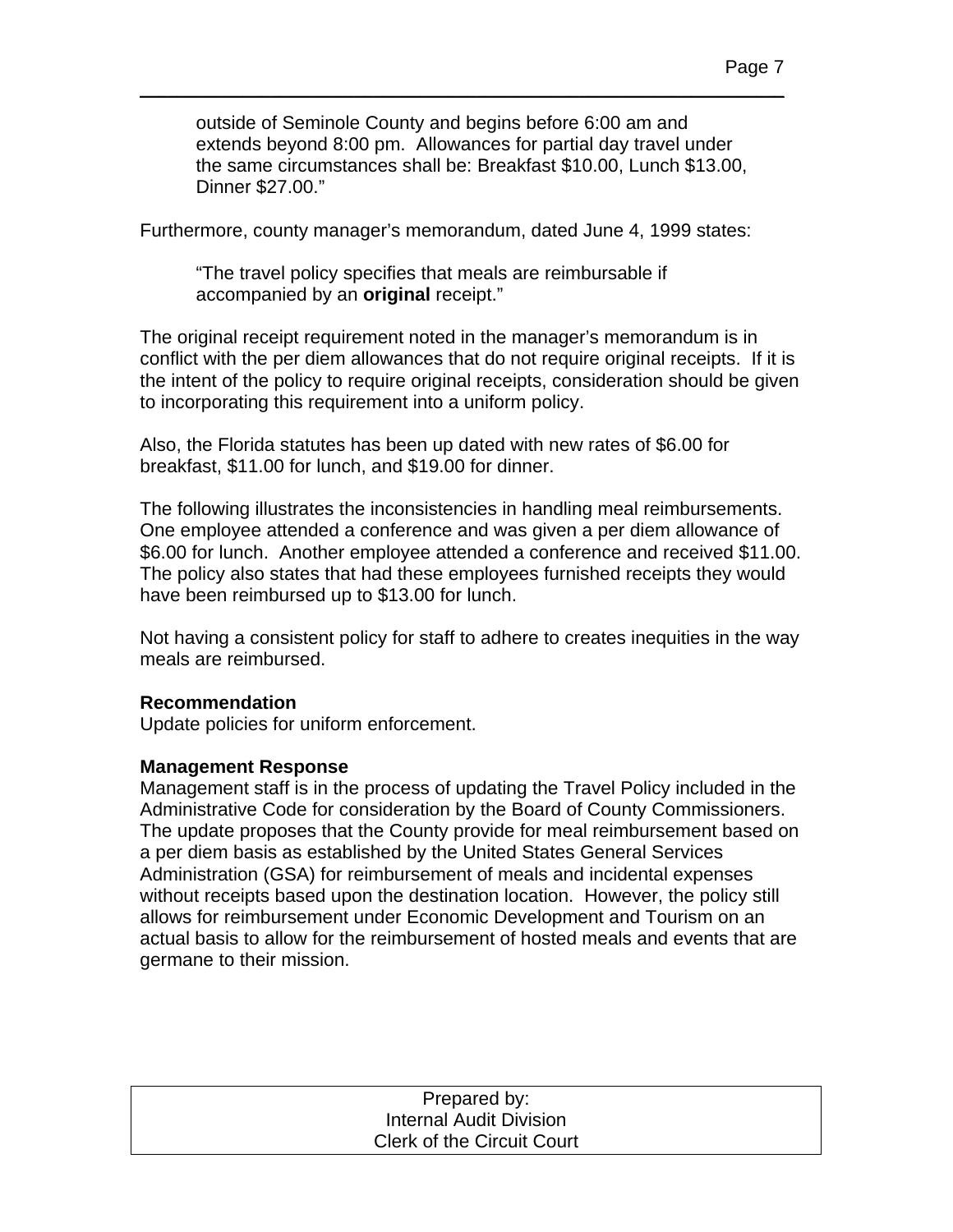#### **FINDING NO. 4**

\_\_\_\_\_\_\_\_\_\_\_\_\_\_\_\_\_\_\_\_\_\_\_\_\_\_\_\_\_\_\_\_\_\_\_\_\_\_\_\_\_\_\_\_\_\_\_\_\_\_\_\_\_\_\_\_\_\_\_\_\_\_\_\_\_\_\_\_\_

#### *No evidence exists of a marketing plan being presented and approved by the BCC.*

Per Seminole County Administrative Code 4.45:

"The Seminole County Tourist Development Council ("TDC") shall prepare and submit a plan to BCC for tourist development. Such a plan shall set forth anticipated net tourist development tax revenue and a list of proposed uses of said tax revenue by specific project or special use and the approximate cost of allocation for each project or special use.

The TDC shall prepare and submit a plan for tourist development to the BCC no later than the beginning of each fiscal year along with recommendations for the effective operations of special projects or uses of the tourist development tax revenue. The TDC shall review expenditures of revenues from the Tourist Development Trust Fund and shall receive at least quarterly, expenditure reports from the County governing board or its designees"

Internal Audit requested Commission Records to perform a search for the submittal of the annual sales report to the BCC. It found no record of such a submittal. We were also informed by the tourism director that each commissioner was briefed individually and no formal submittal has been made.

Submitting a formal plan to the BCC ensures a record of such a report and provides an opportunity for public discussion and forum with both the commissioners and the public.

#### **Recommendation**

TDC should submit a plan to the BCC no later than the beginning of each fiscal year as directed in the Seminole County Administrative Code.

#### **Management Response**

Although this has not been done in a formal fashion, beginning in fiscal year 07- 08 the tourism staff, working with the TDC, will submit a formal plan for tourism development in conjunction with the development of the budget.

| Prepared by:                      |  |
|-----------------------------------|--|
| <b>Internal Audit Division</b>    |  |
| <b>Clerk of the Circuit Court</b> |  |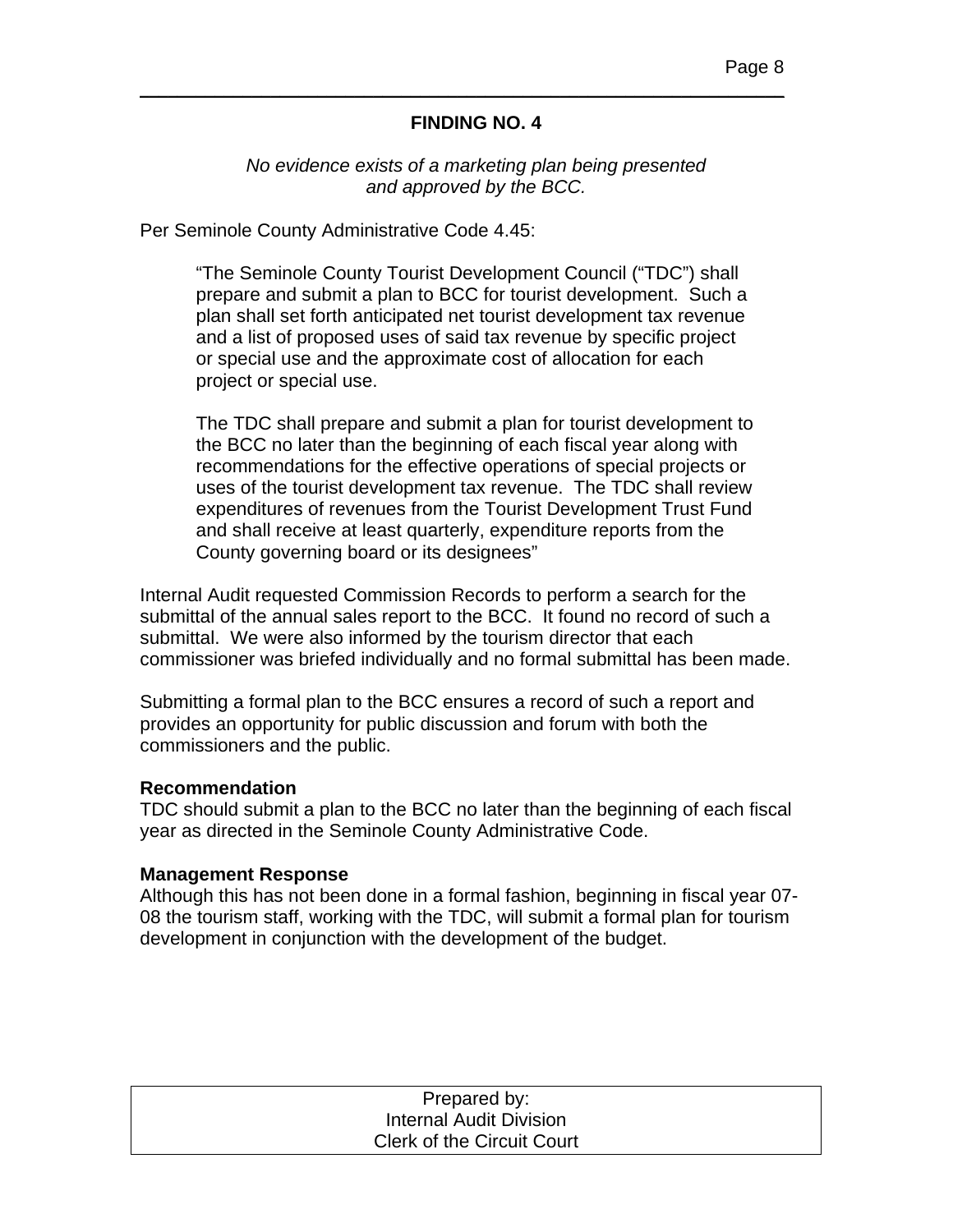#### **FINDING NO. 5**

\_\_\_\_\_\_\_\_\_\_\_\_\_\_\_\_\_\_\_\_\_\_\_\_\_\_\_\_\_\_\_\_\_\_\_\_\_\_\_\_\_\_\_\_\_\_\_\_\_\_\_\_\_\_\_\_\_\_\_\_\_\_\_\_\_\_\_\_\_

*Travel cards are being used to pay for over-tipping.* 

Administrative Code No. 5.3 (A) (6) states*:* 

"Meals shall be reimbursed as provided by County Ordinance. Dollars limits exclude alcohol but may include tips up to 15 % if not included in the bill or a maximum of 20% if the bill includes a calculated tip."

Staff routinely tips more than allowed by policy*.* On a regular basis, County Finance notifies staff that it tips in excess of 15 percent. We noted five examples of over tipping. More concerning is the fact that although there is a well defined policy regarding tips, the policy is ignored, which then causes County Finance to notify the employee, department manager, and the purchasing card administrator of the exception. Presumably then, the offending employee would reimburse County Finance back for the overage and a clerk within the department needs to deposit the money into the bank account. There is an administrative cost associated with the added work of staff not simply complying with the policy. Quite frankly, if staff wants to tip more than the policy permits, they should pay with their own personal funds. It is not the role of government to loan money to employees.

Another example, on May 20, 2005 an employee on travel had three telephone calls with no justification; one cost \$4.18, another \$7.21, and one for \$3.75. Administrative Code No 5.3(A)(7) states:

"Business telephone calls or on-line access charges for use of computer or fax receipt or documentation required as well as justification."

Some requests by County Finance are responded to and corrected while others receive **no response** at all, according to staff.

Not complying with policy is unacceptable and ultimately costs the taxpayers an administrative cost.

#### **Recommendation**

A letter should be sent out to all county staff reminding them of the policy and notifying them of the consequences of not complying with policy.

| Prepared by:                      |
|-----------------------------------|
| <b>Internal Audit Division</b>    |
| <b>Clerk of the Circuit Court</b> |